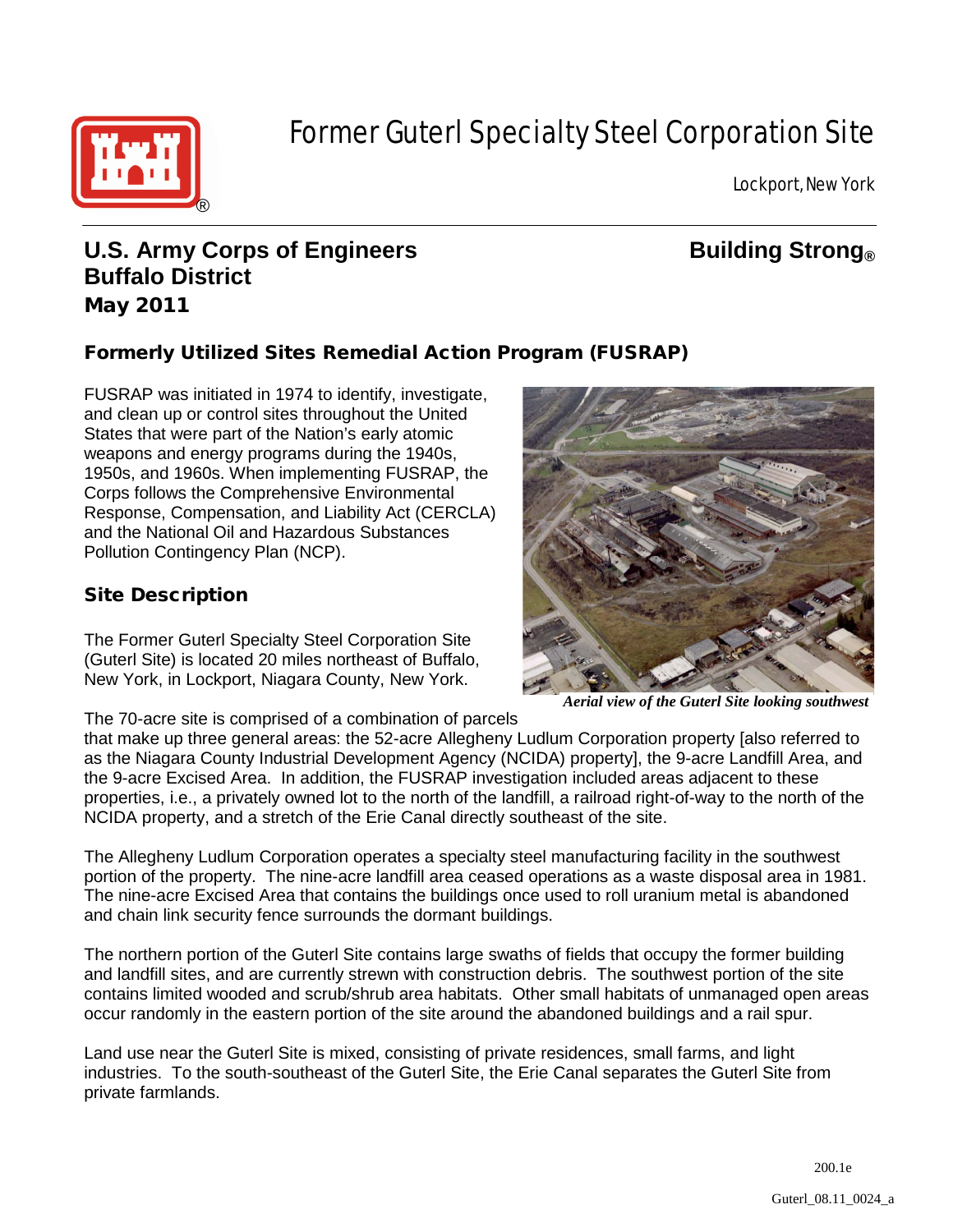#### Site History

Between 1948 and 1956, the New York Operations Office of the Atomic Energy Commission (AEC) managed contracts with Simonds Saw and Steel, a previous owner of the property, to roll uranium steel billets into rods. The uranium metal billets were received from offsite sources via rail car and were shipped offsite via rail car after rolling to contract specifications. Records indicate that Simonds Saw and Steel processed between 25 million and 35 million pounds of natural uranium metal and approximately 30,000 to 40,000 pounds of thorium metal between 1948 and 1956.

The United States Department of Energy declared the Guterl Site eligible for FUSRAP in 2000. Under FUSRAP, the Corps is evaluating the Guterl Site consistent with the process and guidance established under the Comprehensive Environmental Response, Compensation, and Liability Act (CERCLA).

#### Corps of Engineers Activities

The Corps conducted a Preliminary Assessment/Site Inspection (PA/SI) in 2001. The purpose of the assessment was to review information to determine if the site posed a potential threat to human health or the environment, or if there was a need for further action by the Corps under FUSRAP. The PA/SI concluded that there was no immediate threat to human health or the environment at the Guterl Site; however, because of the potential for the FUSRAP-related contaminants to pose a threat to human health and the environment in the future, it was recommended that the Guterl Site proceed to the Remedial Investigation (RI) phase to further characterize radioactive residuals associated with past activities.

Field sampling data for the RI was obtained between June 2007 and December 2007 to define the nature and extent, and quantity of radiological contamination and to evaluate the potential risk to human health and the environment from the contamination. Activities performed during the RI field data collection consisted of sampling and analysis of soil, sediment, surface water, groundwater, and building materials. Sampled media were analyzed for radionuclides (uranium, radium, and thorium). During the RI the Corps reviewed historical information and coordinated with state, county and local agencies, and stakeholders. Project specific goals and data quality objectives were established and a data gap analysis was completed. Also completed during the investigation was the development of a groundwater model, preparing a fate, transport and exposure analysis, performing a baseline risk assessment and evaluating legally applicable or relevant and appropriate requirements (ARARs).

The Corps completed the Guterl Site RI Report in 2010.

#### Status of the Site

There is currently no imminent threat to human health or the environment at the site due to FUSRAPrelated materials. The Corps has begun the Feasibility Study (FS) to identify and evaluate potential remedial alternatives to eliminate risks to human health and the environment appropriate for the future land use of the site. Additionally, the Corps is planning to perform a Data Gap Investigation (DGI) during summer 2011 to supplement the RI and assist with the development of the FS. The DGI includes installing additional groundwater monitoring wells and groundwater monitoring activities. The data will be made available on the project website.